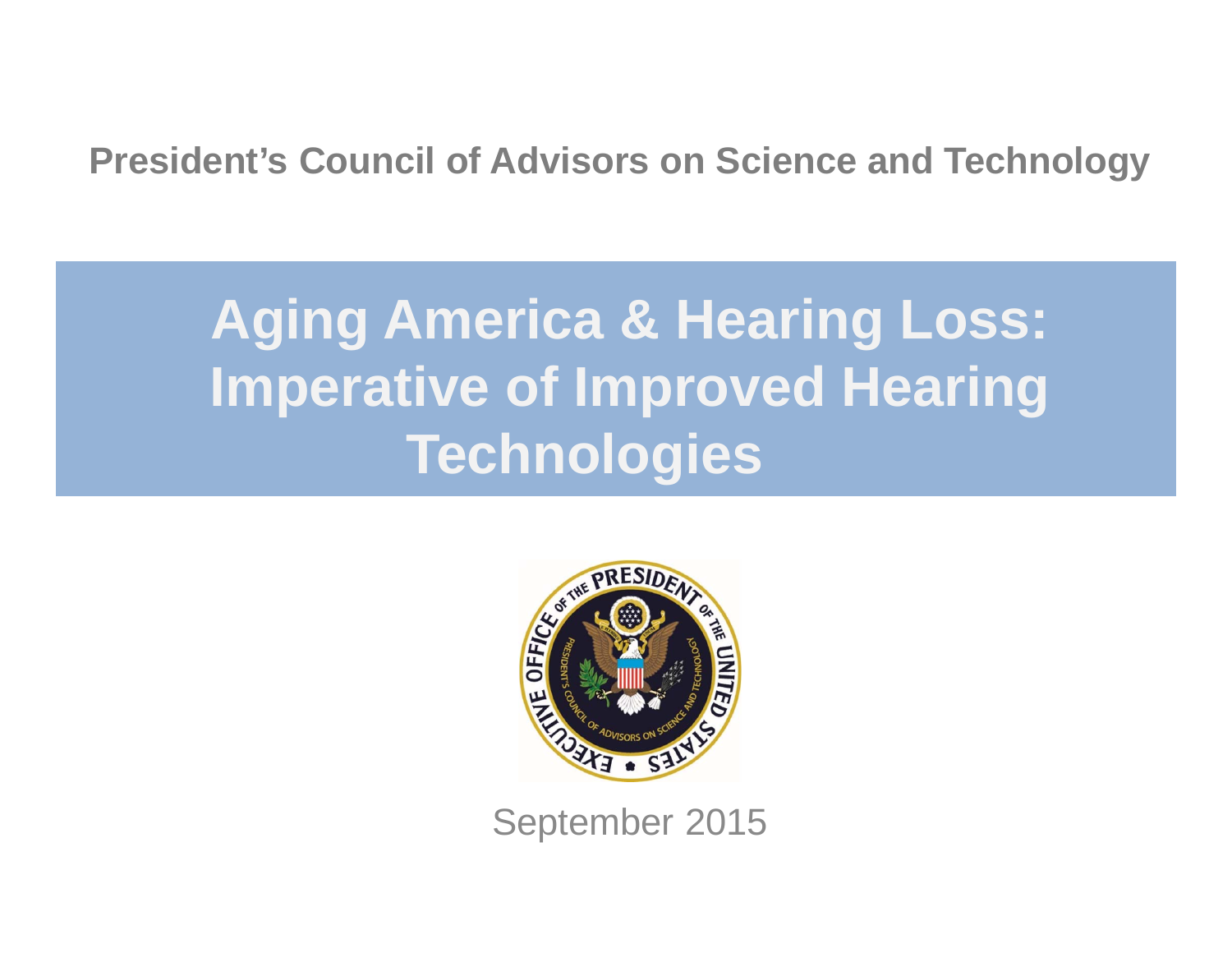# **PCAST Aging and Technology Study Full Working Group**

#### **Co-chairs**

**Christine Cassel,\***\* National Quality Forum **Ed Penhoet,\***\* Alta Partners

#### **Working Group Members**

**Rosina Bierbaum,\*\*** University of Michigan **Jo Ivey Boufford**, New York Academy of Medicine **Sara Czaja,** University of Miami **David Dring**, Selfhelp **S. James Gates, Jr,\*\*** University of Maryland, College Park **Susan Graham,\*\*** University of California, Berkeley **Thomas Kamber,** Older Adults Technology Services **Jason Karlawish**, University of Pennsylvania **Art Kramer,** University of Illinois

**David Lindeman**, CITRIS **Chad Mirkin,\*\*** Northwestern University **Craig Mundie,\*\*** Mundie & Associates **Beth Mynatt**, Georgia Tech **William Press,\*\*** University of Texas at Austin **Maxine Savitz**,\*\* Honeywell (retired) **Charlotte Yeh,** AARP

\*\*Denotes PCAST member

#### **Staff**

**Marjory Blumenthal**, Executive Director, PCAST **Ashley Predith,** Assistant Executive Director, PCAST **Diane Pankevich**, AAAS Fellow, PCAST **Jennifer Michael**, Program Support Specialist, PCAST

#### **Science Writer**

**Robert Saunders**, National Quality Forum



**President's Council of Advisors on Science and Technology**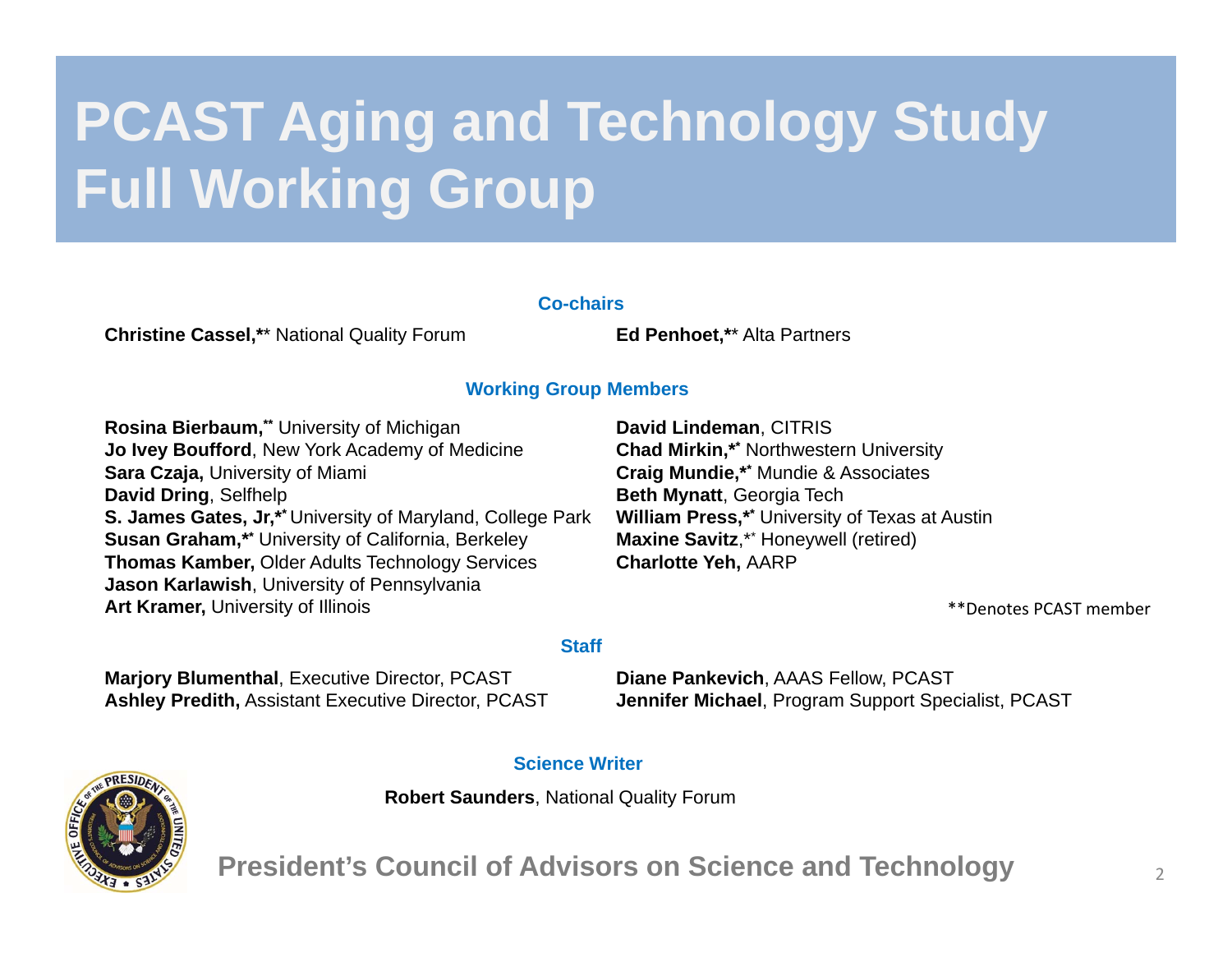## **Urgent Need to Improve Hearing**

- Major health and social problem
- Growing importance with aging population
- Few adults with hearing loss use hearing aids  $(-15-30\%)$

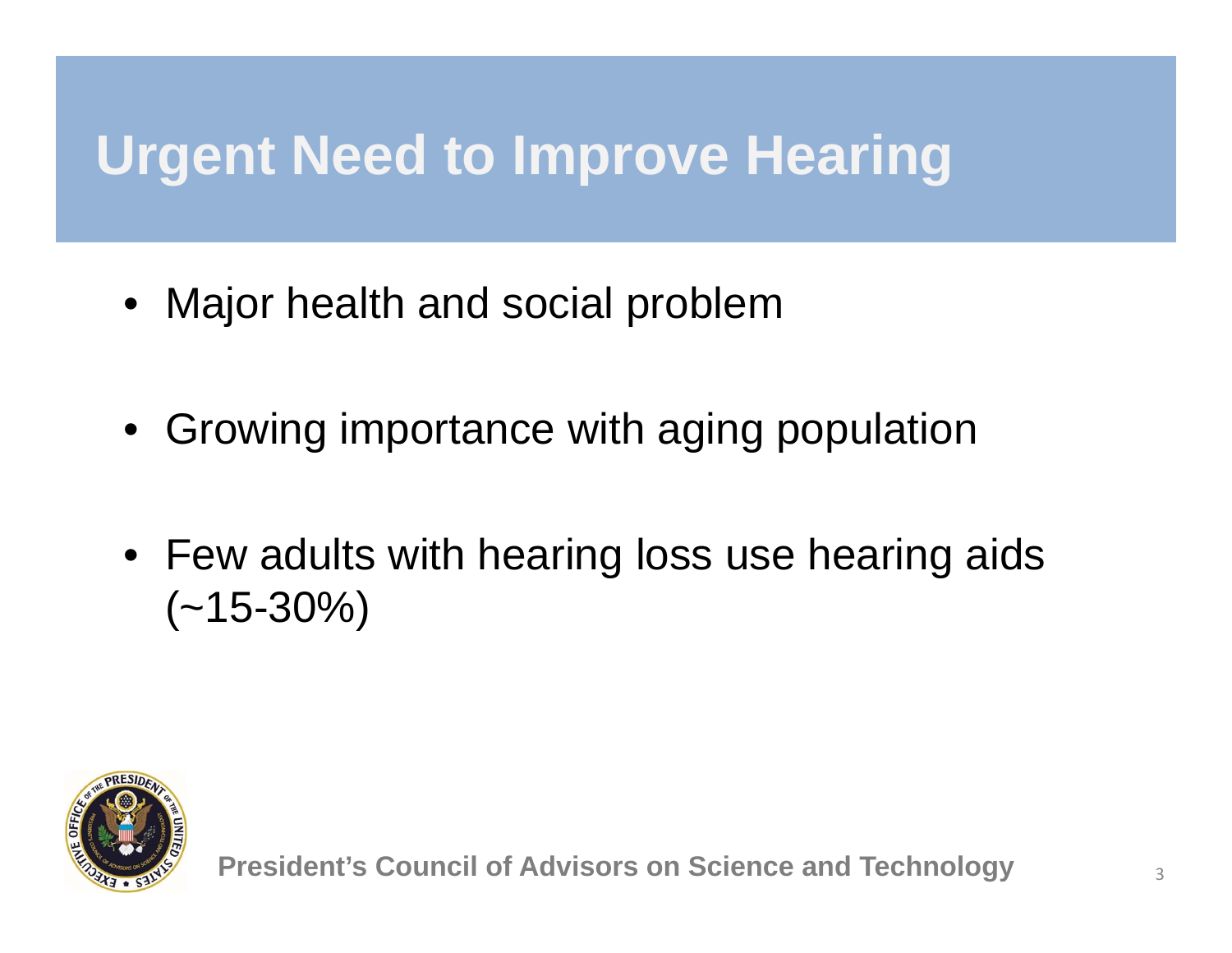# **Barriers to Wider Use of Hearing Technologies**

- Cost of technology (~\$2400 per hearing aid)
- Complexity of access
- Social stigma and limited consumer awareness
- Lack of engagement by health providers

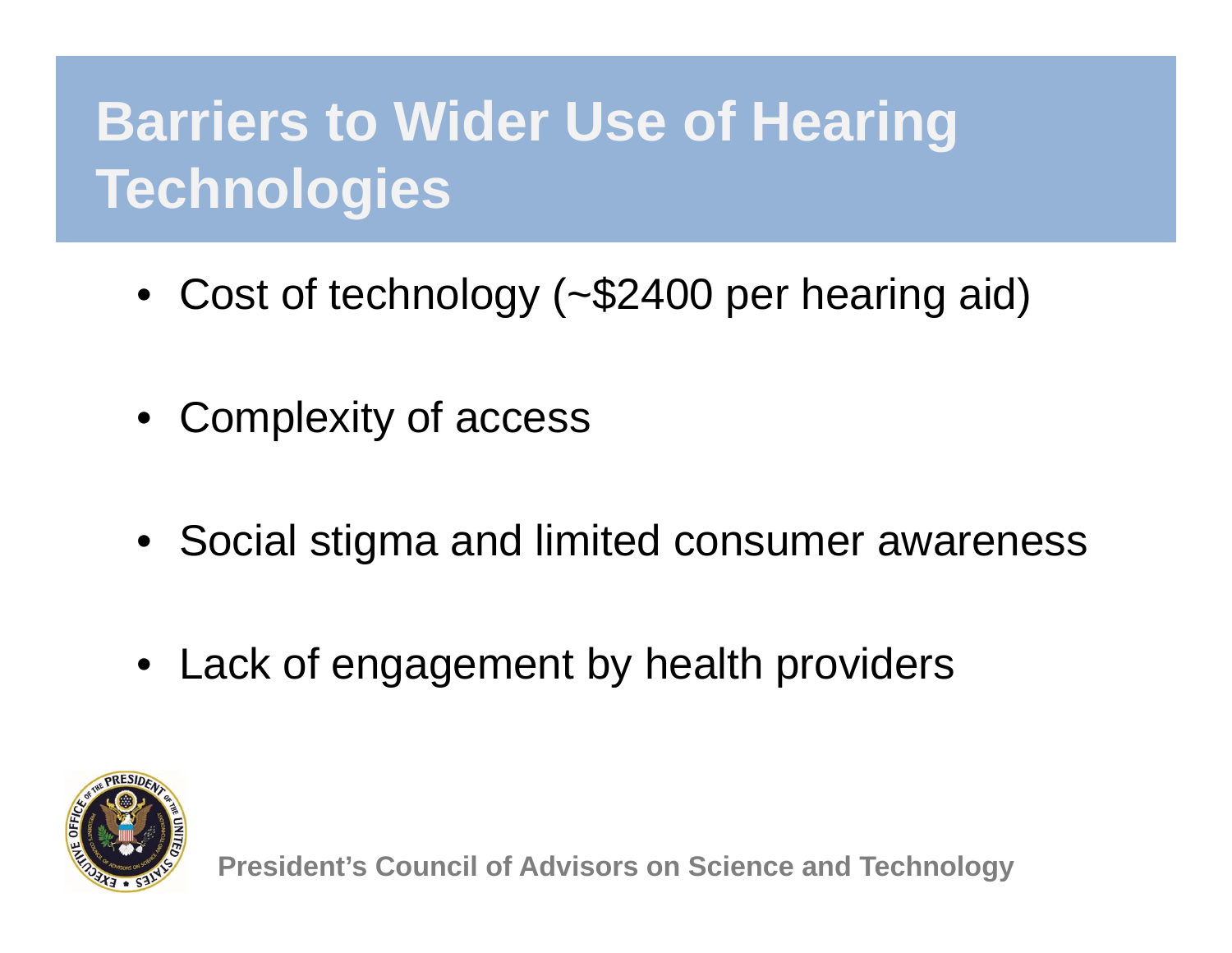### **Problem Ripe for Change**

- IOM/NAM recently initiated major study.
- PCAST believes a few key Federal actions now could give momentum to needed changes.

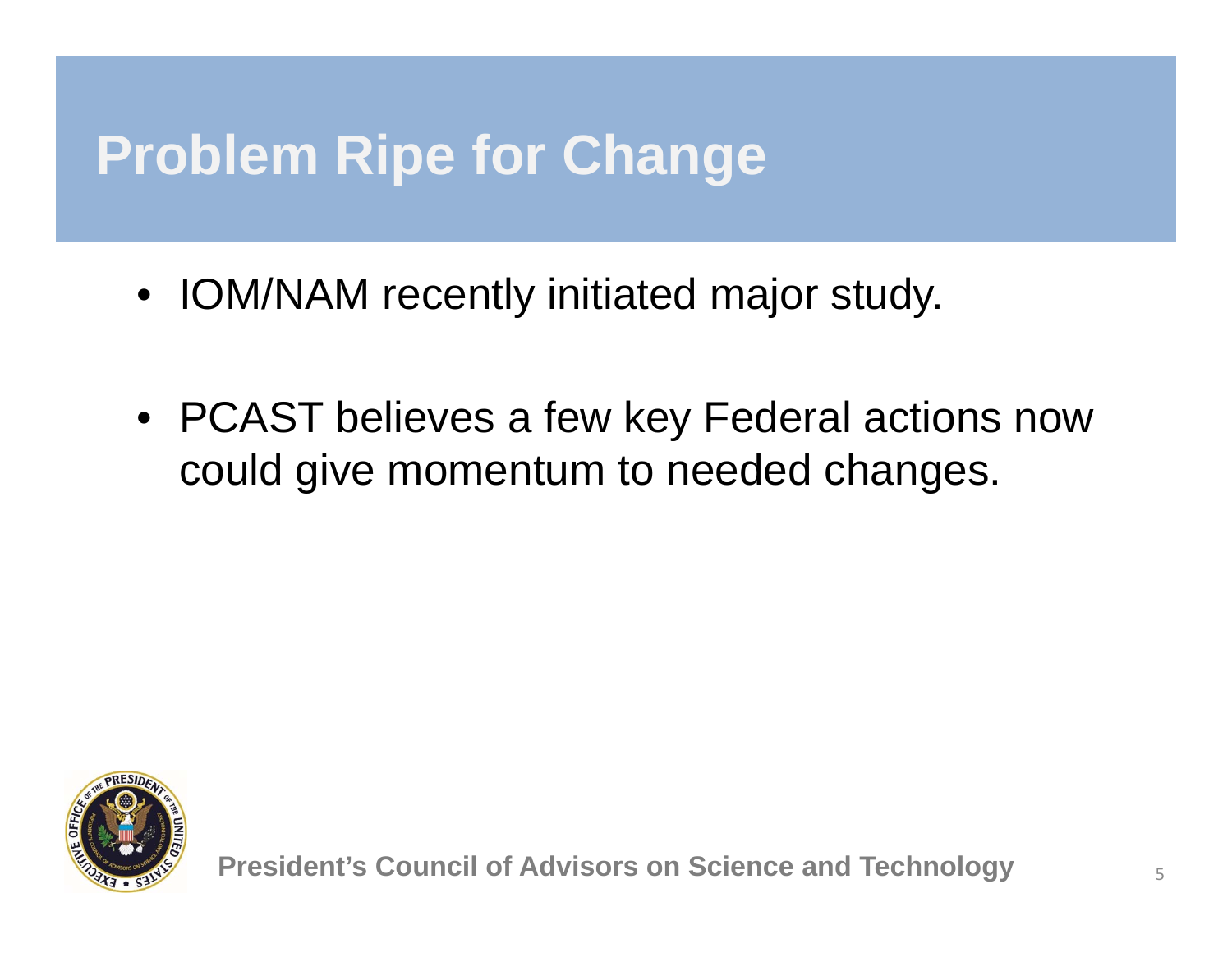### **Goals of Hearing Report**

- Reduce cost to consumers
- Increase the number of people who use technology
- Stimulate innovation and technology development



**President's Council of Advisors on Science and Technology**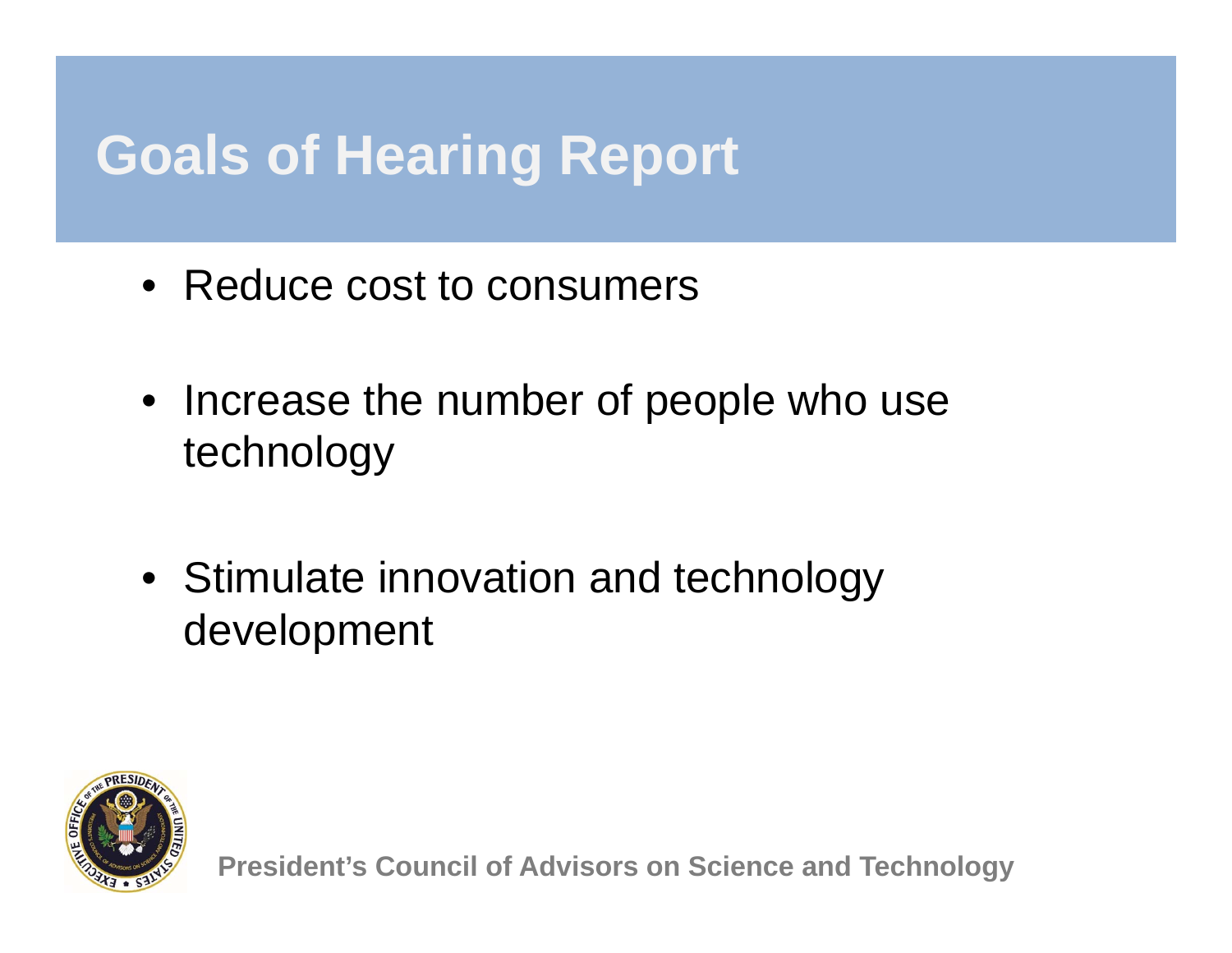### **Hearing Challenge: Cost**

- Unlike other electronics, technical advances have not reduced cost.
- Technology itself is not that costly, with several groups selling hearing aids at lower cost (e.g., VA, Costco)
- Consumer electronics solutions (e.g., PSAPs) available at lower cost

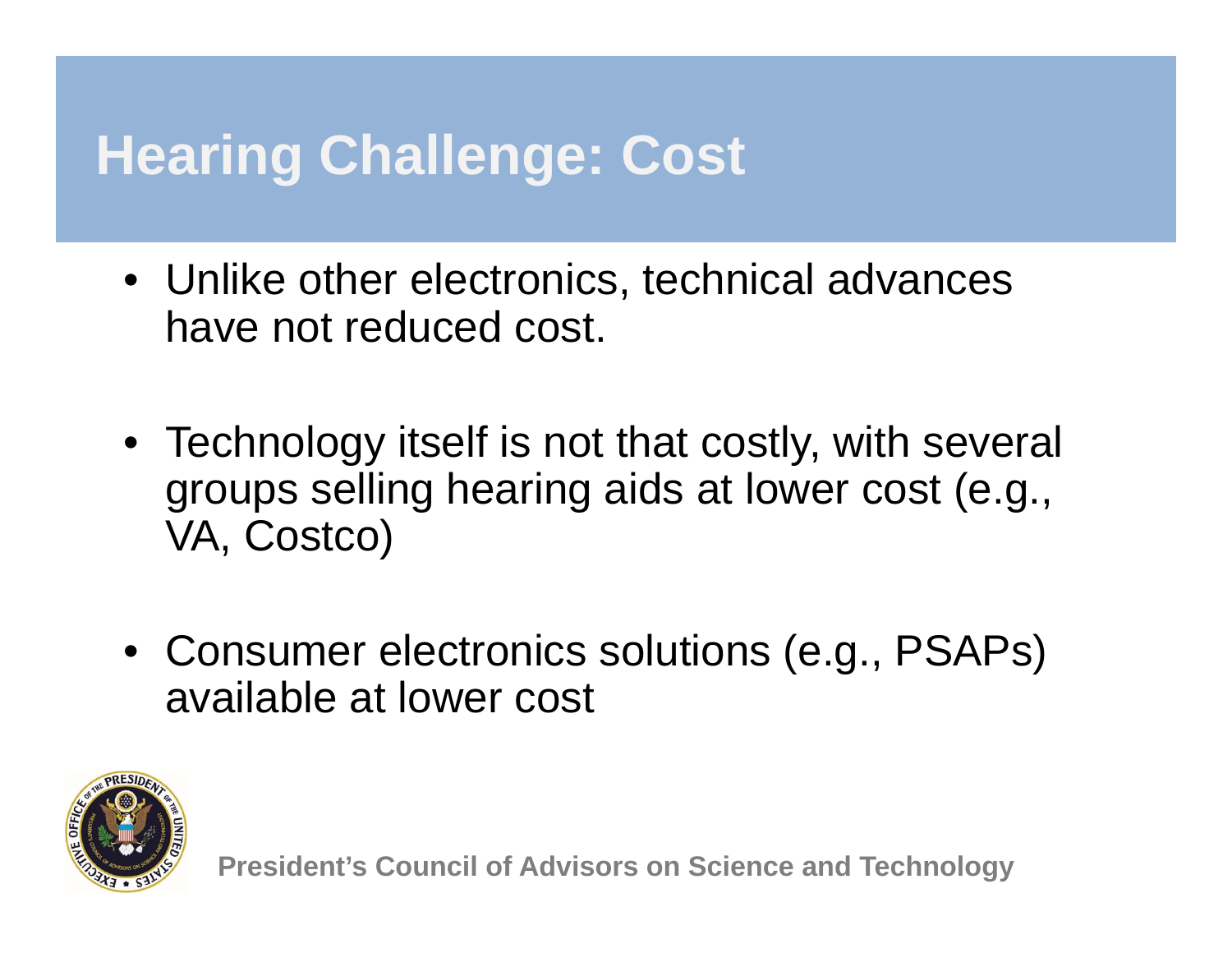# **Hearing Challenge: Consumer Shopping**

- Need to allow consumers to shop for best value
- Make internet shopping more accessible
- Allow new entrants into market more easily



**President's Council of Advisors on Science and Technology**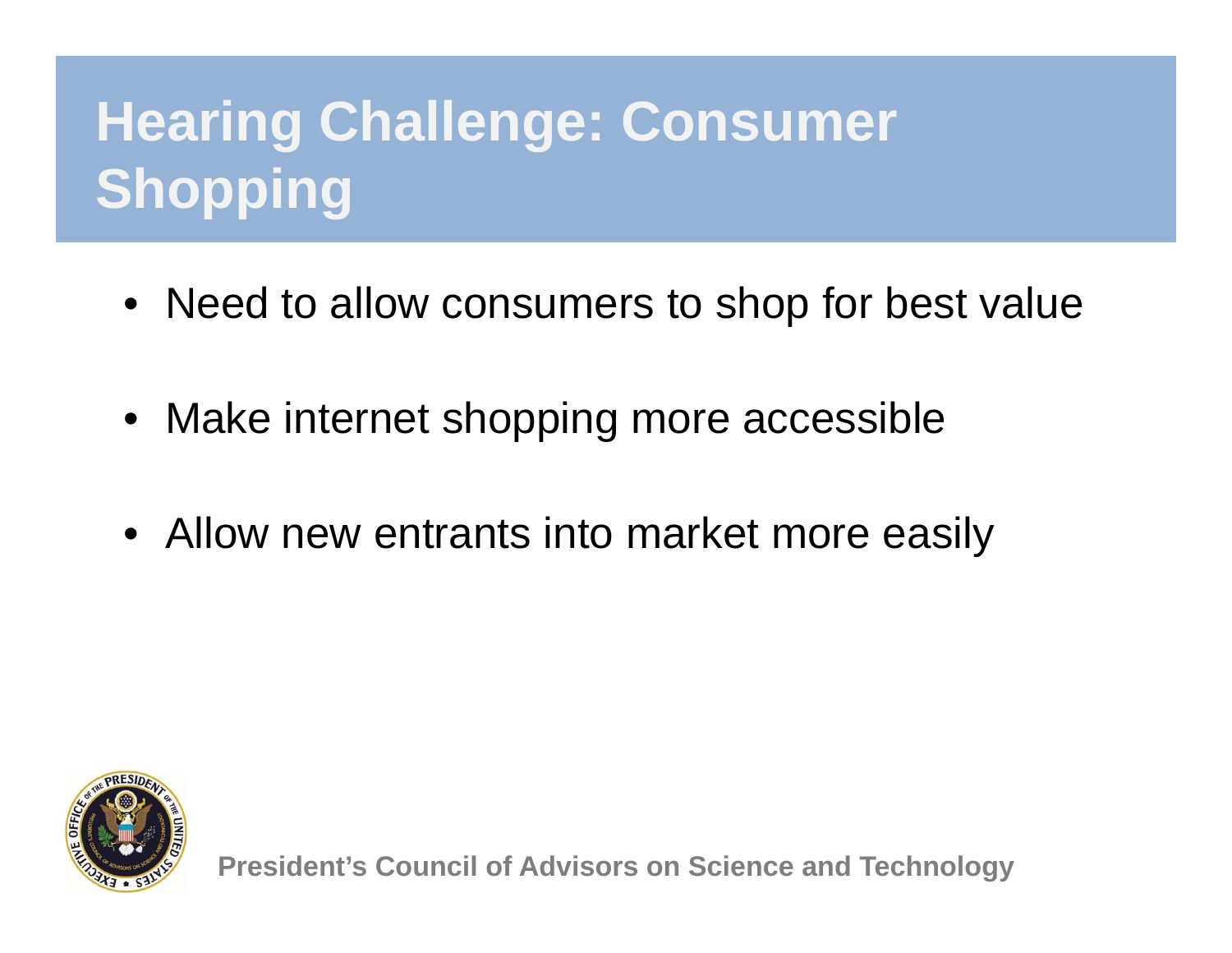# **Is Medical Evaluation Always Necessary?**

- Small risk of unusual medical conditions, while tens of millions have untreated hearing loss.
- Opportunity to increase access to basic technology for mild to moderate hearing loss, like reading glasses.
- Continue to encourage people with severe hearing loss to see professional.